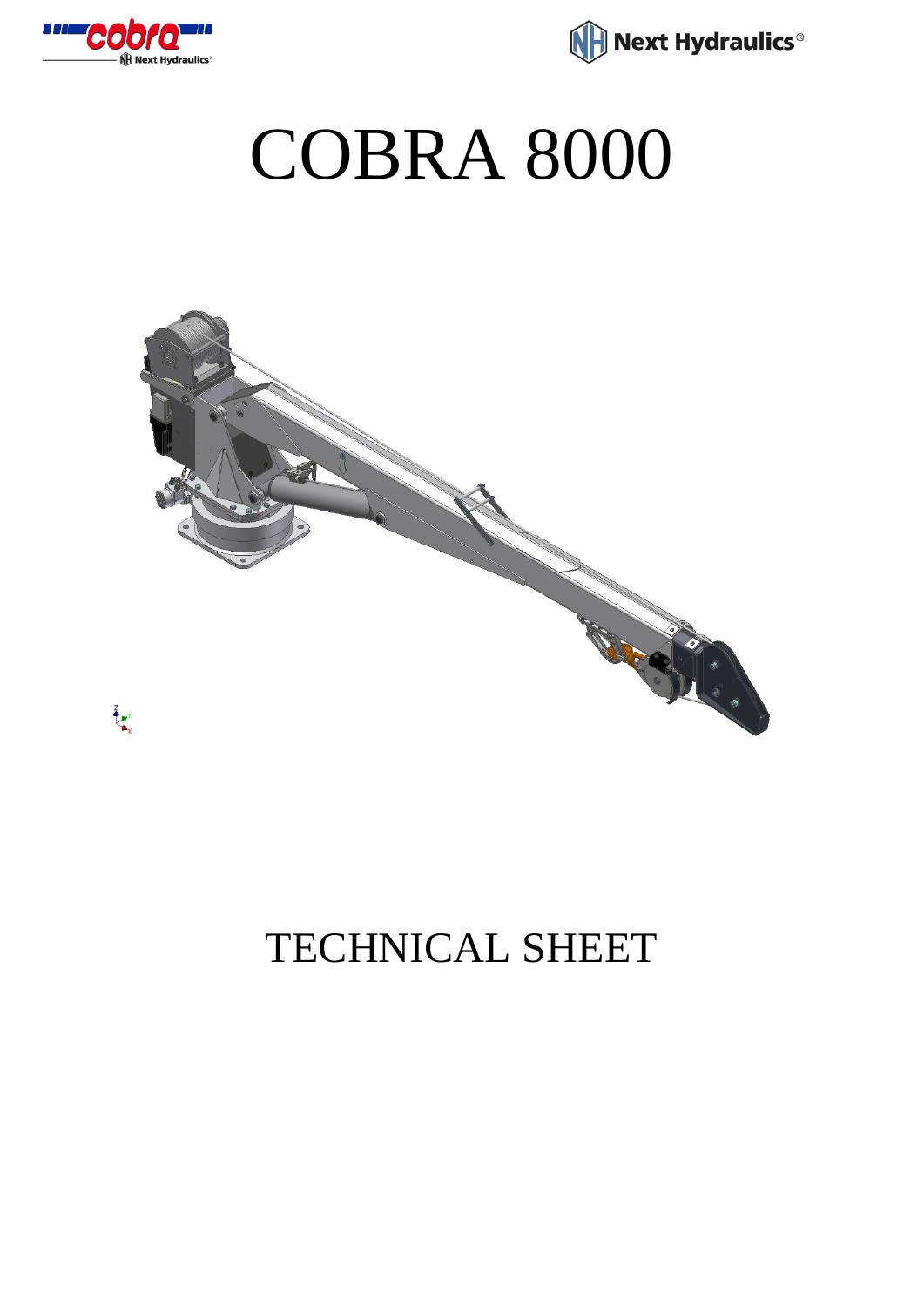



## Overall dimensions 8000

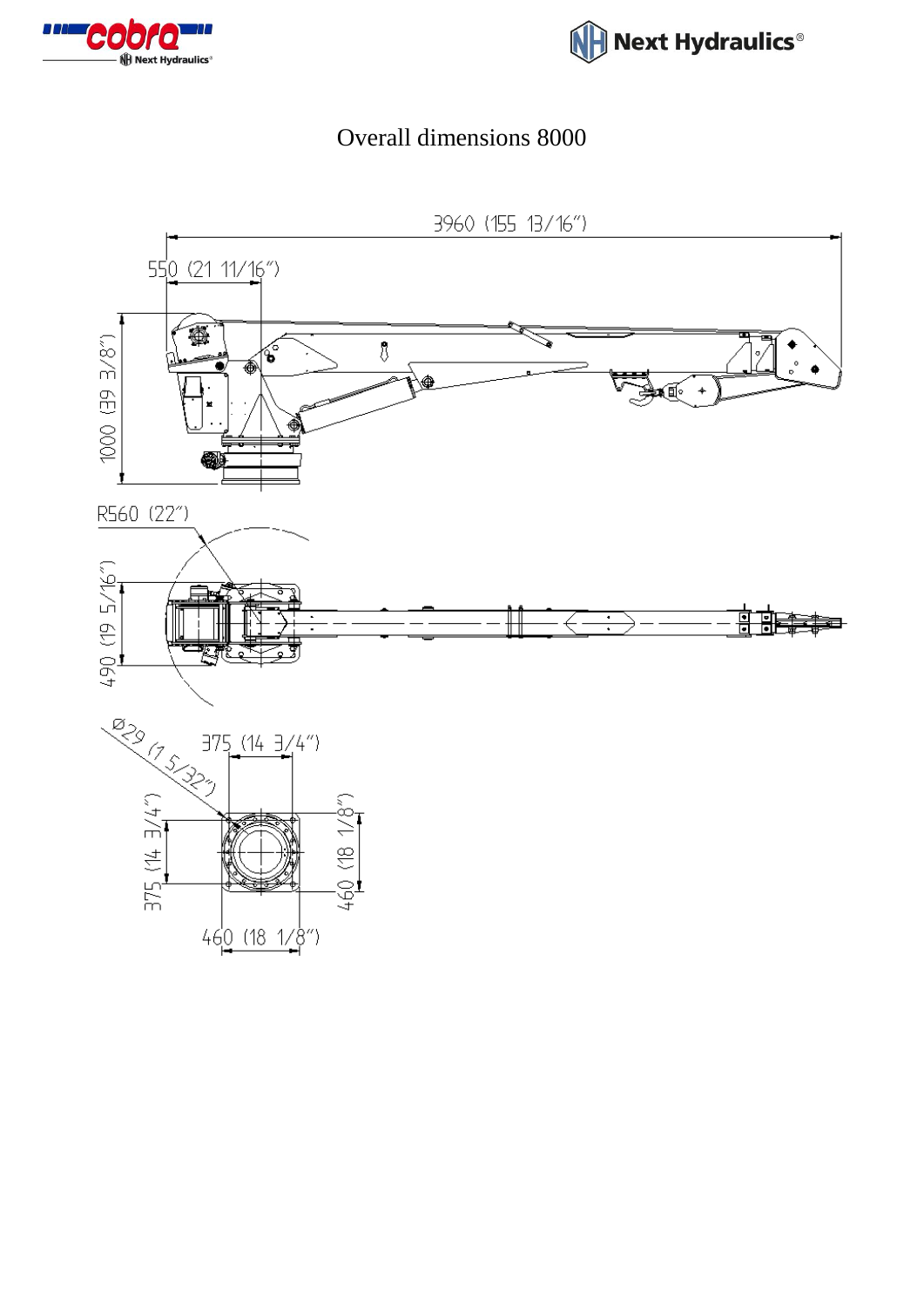





Load chart 8000